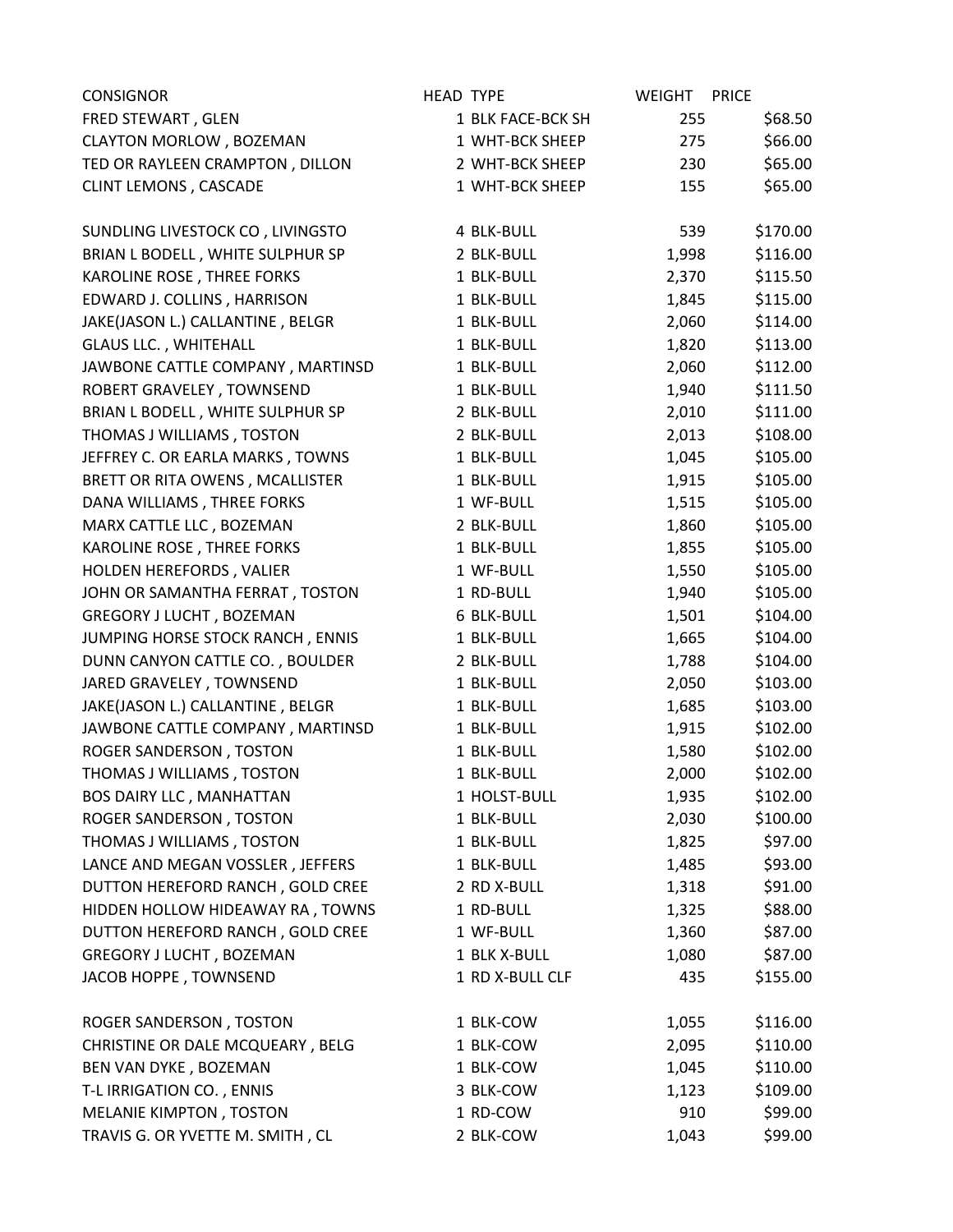| DYK AND SONS LAND & CATTL, MANHA | 1 BLK-COW     | 1,050 | \$95.00 |
|----------------------------------|---------------|-------|---------|
| DONALD D. PESICKA, TOSTON        | 1 BLK-COW     | 1,245 | \$94.00 |
| LANCE DEHAAN, BELGRADE           | 3 BLK-COW     | 1,237 | \$90.00 |
| CODY J OR DONNA M PESICKA, TOSTO | 1 BLK-COW     | 1,165 | \$87.00 |
| MYRON MAST, KALISPELL            | 3 BLK-COW     | 1,448 | \$86.50 |
| NELSON SPRING CREEK RANCH, SILVE | 2 BLK-COW     | 1,415 | \$86.50 |
| TRAVIS G. OR YVETTE M. SMITH, CL | 1 BLK-COW     | 1,385 | \$86.50 |
| PATRICIA VOSSLER, BOULDER        | 1 BWF-COW     | 1,380 | \$86.00 |
| LANCE AND MEGAN VOSSLER, JEFFERS | 1 CHAR-COW    | 1,070 | \$86.00 |
| GREEN AGRI CAPITAL LLC, BELGRADE | 1 RD-COW      | 1,250 | \$86.00 |
| THOMAS J WILLIAMS, TOSTON        | 4 BLK-COW     | 1,215 | \$86.00 |
| BROKEN DIAMOND RANCH, INC, WHITE | 9 BLK-COW     | 1,062 | \$85.50 |
| RAY SUNDLING, LIVINGSTON         | 1 BLK-COW     | 1,370 | \$85.50 |
| ROBERT GRAVELEY, TOWNSEND        | 4 BLK-COW     | 1,294 | \$85.50 |
| SNOWBANK RANCH LLC, WHITE SULPHU | 2 BLK-COW     | 1,583 | \$85.00 |
| T-L IRRIGATION CO., ENNIS        | 1 BLK-COW     | 1,260 | \$85.00 |
| JUMPING HORSE STOCK RANCH, ENNIS | 2 BLK-COW     | 1,385 | \$85.00 |
| JUMPING HORSE STOCK RANCH, ENNIS | 1 BLK-COW     | 1,395 | \$85.00 |
| LANCE AND MEGAN VOSSLER, JEFFERS | 1 BLK-COW     | 1,445 | \$85.00 |
| O'HAIR RANCH CO., LIVINGSTON     | 1 BLK-COW     | 1,805 | \$85.00 |
| DYK AND SONS LAND & CATTL, MANHA | 1 BLK-COW     | 1,550 | \$85.00 |
| SIMON RANCH LP, CARDWELL         | 1 BLK-COW     | 1,300 | \$85.00 |
| HANNAH TODD, ENNIS               | 1 RD X-COW    | 1,270 | \$85.00 |
| O'HAIR RANCH CO., LIVINGSTON     | 11 BLK-COW    | 1,360 | \$84.75 |
| BROKEN DIAMOND RANCH, INC, WHITE | 9 BLK-COW     | 1,329 | \$84.50 |
| DYK AND SONS LAND & CATTL, MANHA | 1 BLK-COW     | 1,230 | \$84.50 |
| NELSON SPRING CREEK RANCH, SILVE | 1 BLK-COW     | 1,375 | \$84.50 |
| MARLENE MARTIN, MCALLISTER       | 2 BLK-COW     | 1,950 | \$84.50 |
| SAMUEL WATNE, E. HELENA          | 1 BLK-COW     | 1,325 | \$84.50 |
| BROKEN DIAMOND RANCH, INC, WHITE | 1 BLK X-COW   | 1,480 | \$84.00 |
| SNOWBANK RANCH LLC, WHITE SULPHU | 3 BLK-COW     | 1,628 | \$84.00 |
| DUTTON HEREFORD RANCH, GOLD CREE | 1 WF-COW      | 1,260 | \$84.00 |
| RANDY M OR SUSAN J PETERSON, DRU | 4 BLK-COW     | 1,308 | \$84.00 |
| EDWARD J. COLLINS, HARRISON      | 1 DAIRY X-COW | 1,455 | \$84.00 |
| TED OR RAYLEEN CRAMPTON, DILLON  | 1 BLK-COW     | 1,245 | \$84.00 |
| THOMAS J WILLIAMS, TOSTON        | 2 BLK-COW     | 1,380 | \$84.00 |
| <b>WALTER SHAW, CARDWELL</b>     | 2 BLK-COW     | 1,428 | \$84.00 |
| SNOWBANK RANCH LLC, WHITE SULPHU | 3 BLK-COW     | 1,527 | \$83.50 |
| T-L IRRIGATION CO., ENNIS        | 1 BLK-COW     | 1,190 | \$83.50 |
| JAMES E. LEITZKE, HELENA         | 3 MXD-COW     | 1,413 | \$83.50 |
| BONNIE DONSBACH, WHITEFISH       | 1 RD X-COW    | 1,725 | \$83.50 |
| PETER L BLANKSMA, MANHATTAN      | 2 BLK-COW     | 1,388 | \$83.50 |
| SIMON RANCH LP, CARDWELL         | 1 RD-COW      | 1,435 | \$83.50 |
| LUKE TODD, ENNIS                 | 1 BLK-COW     | 1,290 | \$83.50 |
| RICHARD ENGEL, ENNIS             | 1 RD-COW      | 1,040 | \$83.00 |
| JENSEN RANCH CO., HALL           | 3 BLK-COW     | 1,327 | \$83.00 |
| THREE PEAKS CATTLE CO LLC, LIVIN | 7 BLK-COW     | 1,201 | \$83.00 |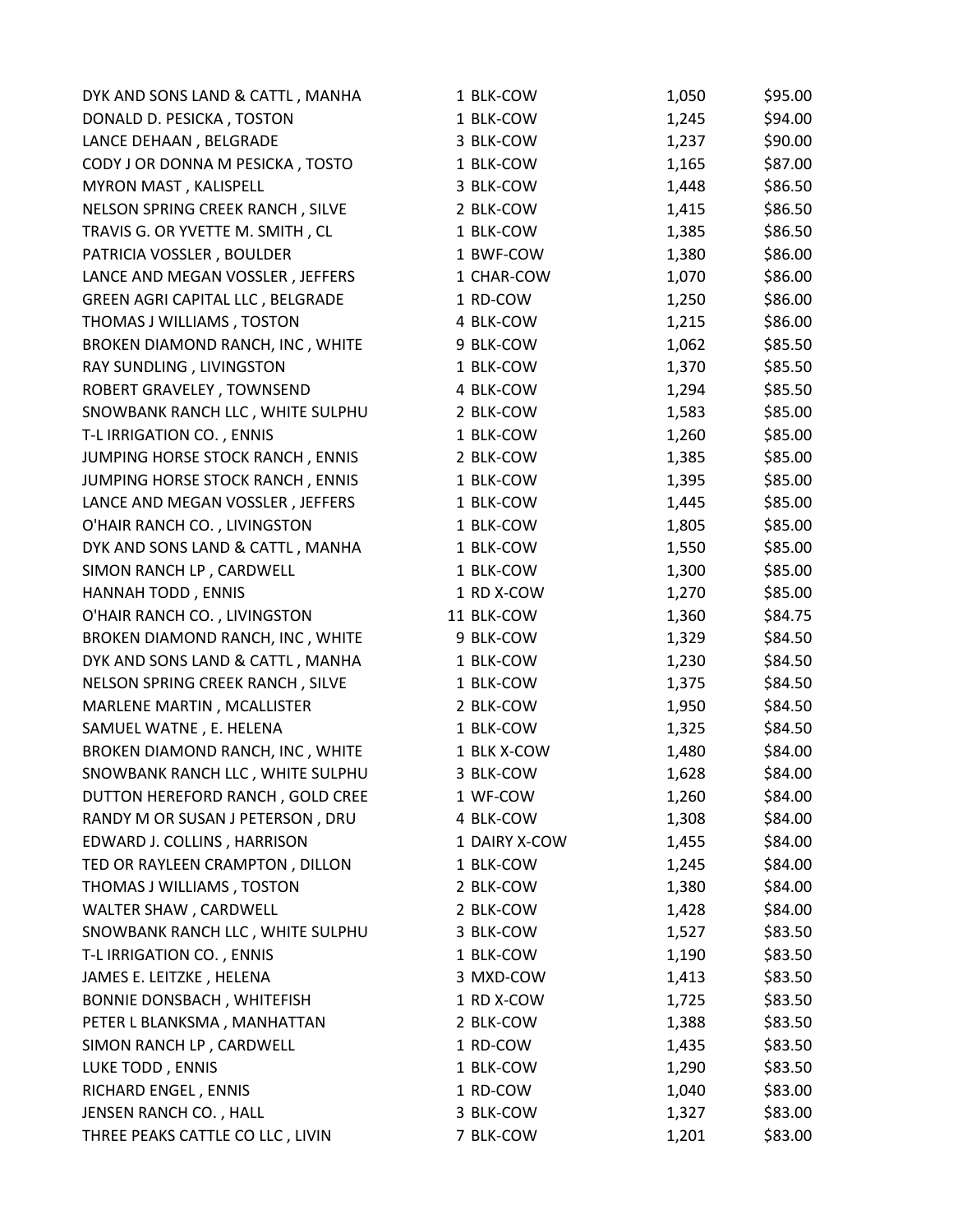| KIMPTON RANCH CO., TOSTON        | 2 MXD-COW    | 1,338 | \$82.50 |
|----------------------------------|--------------|-------|---------|
| GAFFKE RANCH, BOZEMAN            | 2 BLK-COW    | 1,743 | \$82.50 |
| WILLIAM J., JR FOSTER, EAST HELE | 1 BLK-COW    | 1,525 | \$82.50 |
| ZON LLOYD, RONAN                 | 2 BLK-COW    | 1,438 | \$82.50 |
| INGRAM ENTERPRISES INC., BOZEMAN | 1 BLK-COW    | 1,415 | \$82.50 |
| LANCE DEHAAN, BELGRADE           | 3 BLK-COW    | 1,475 | \$82.50 |
| HIDDEN HOLLOW HIDEAWAY RA, TOWNS | 1 RD-COW     | 1,715 | \$82.00 |
| DUTTON HEREFORD RANCH, GOLD CREE | 1 WF-COW     | 1,195 | \$82.00 |
| T-L IRRIGATION CO., ENNIS        | 1 BLK-COW    | 1,425 | \$82.00 |
| JENSEN RANCH CO., HALL           | 1 BLK-COW    | 1,390 | \$82.00 |
| MYRON MAST, KALISPELL            | 3 BLK-COW    | 1,412 | \$82.00 |
| NELSON SPRING CREEK RANCH, SILVE | 1 BLK-COW    | 1,120 | \$82.00 |
| JAMES E. LEITZKE, HELENA         | 1 BLK-COW    | 1,190 | \$82.00 |
| SIMON RANCH LP, CARDWELL         | 3 MXD-COW    | 1,115 | \$82.00 |
| <b>BOS DAIRY LLC, MANHATTAN</b>  | 12 HOLST-COW | 1,927 | \$82.00 |
| DUTTON HEREFORD RANCH, GOLD CREE | 5 RD X-COW   | 1,183 | \$81.50 |
| DUTTON HEREFORD RANCH, GOLD CREE | 3 WF-COW     | 1,317 | \$81.50 |
| WILLIAM J., JR FOSTER, EAST HELE | 1 BLK-COW    | 1,655 | \$81.50 |
| ZON LLOYD, RONAN                 | 3 MXD-COW    | 1,110 | \$81.50 |
| SPLIT DIAMOND RANCH, WHITEHALL   | 1 BLK-COW    | 1,655 | \$81.50 |
| SPLIT DIAMOND RANCH, WHITEHALL   | 1 BLK-COW    | 2,095 | \$81.50 |
| MARX CATTLE LLC, BOZEMAN         | 1 BLK-COW    | 1,395 | \$81.50 |
| SIMON RANCH LP, CARDWELL         | 1 BLK-COW    | 1,285 | \$81.50 |
| JACK JR. OR RAELEEN ROADARMEL, T | 1 CHAR-COW   | 1,180 | \$81.00 |
| T-L IRRIGATION CO., ENNIS        | 1 BLK-COW    | 1,495 | \$81.00 |
| DAN HAUPTMAN, HALL               | 2 BLK-COW    | 1,418 | \$81.00 |
| NELSON SPRING CREEK RANCH, SILVE | 2 BLK-COW    | 1,458 | \$81.00 |
| CHURCHILL CATTLE CO., MANHATTAN  | 1 WF-COW     | 1,685 | \$81.00 |
| CHURCHILL CATTLE CO., MANHATTAN  | 1 WF-COW     | 1,560 | \$81.00 |
| WILLIAM J., JR FOSTER, EAST HELE | 4 BLK-COW    | 1,159 | \$81.00 |
| THREE PEAKS CATTLE CO LLC, LIVIN | 4 BLK-COW    | 1,224 | \$81.00 |
| <b>BOS DAIRY LLC, MANHATTAN</b>  | 4 HOLST-COW  | 1,681 | \$81.00 |
| DUTTON HEREFORD RANCH, GOLD CREE | 4 WF-COW     | 1,260 | \$80.50 |
| NATE NEHLS, GALLATIN GATEWAY     | 1 WF-COW     | 1,345 | \$80.50 |
| HIDDEN HOLLOW HIDEAWAY RA, TOWNS | 1 RD-COW     | 1,450 | \$80.00 |
| BROKEN DIAMOND RANCH, INC, WHITE | 2 BLK-COW    | 1,223 | \$80.00 |
| KIMPTON RANCH CO., TOSTON        | 2 BLK-COW    | 1,185 | \$80.00 |
| RICHARD ENGEL, ENNIS             | 1 RD-COW     | 1,030 | \$80.00 |
| <b>TOBY HOOK, COLUMBIA FALLS</b> | 1 RD-COW     | 1,095 | \$80.00 |
| WALTER SHAW, CARDWELL            | 1 BLK-COW    | 1,095 | \$80.00 |
| DUTTON HEREFORD RANCH, GOLD CREE | 4 WF-COW     | 1,178 | \$79.50 |
| DAIRYLAND FARMS, MANHATTAN       | 4 HOLST-COW  | 1,741 | \$79.50 |
| DUTTON HEREFORD RANCH, GOLD CREE | 2 WF-COW     | 1,058 | \$79.00 |
| JENSEN RANCH CO., HALL           | 2 MXD-COW    | 1,065 | \$79.00 |
| NELSON SPRING CREEK RANCH, SILVE | 1 BLK-COW    | 1,220 | \$79.00 |
| SIMON RANCH LP, CARDWELL         | 2 MXD-COW    | 1,135 | \$78.50 |
| BROKEN DIAMOND RANCH, INC, WHITE | 1 BLK X-COW  | 1,195 | \$78.00 |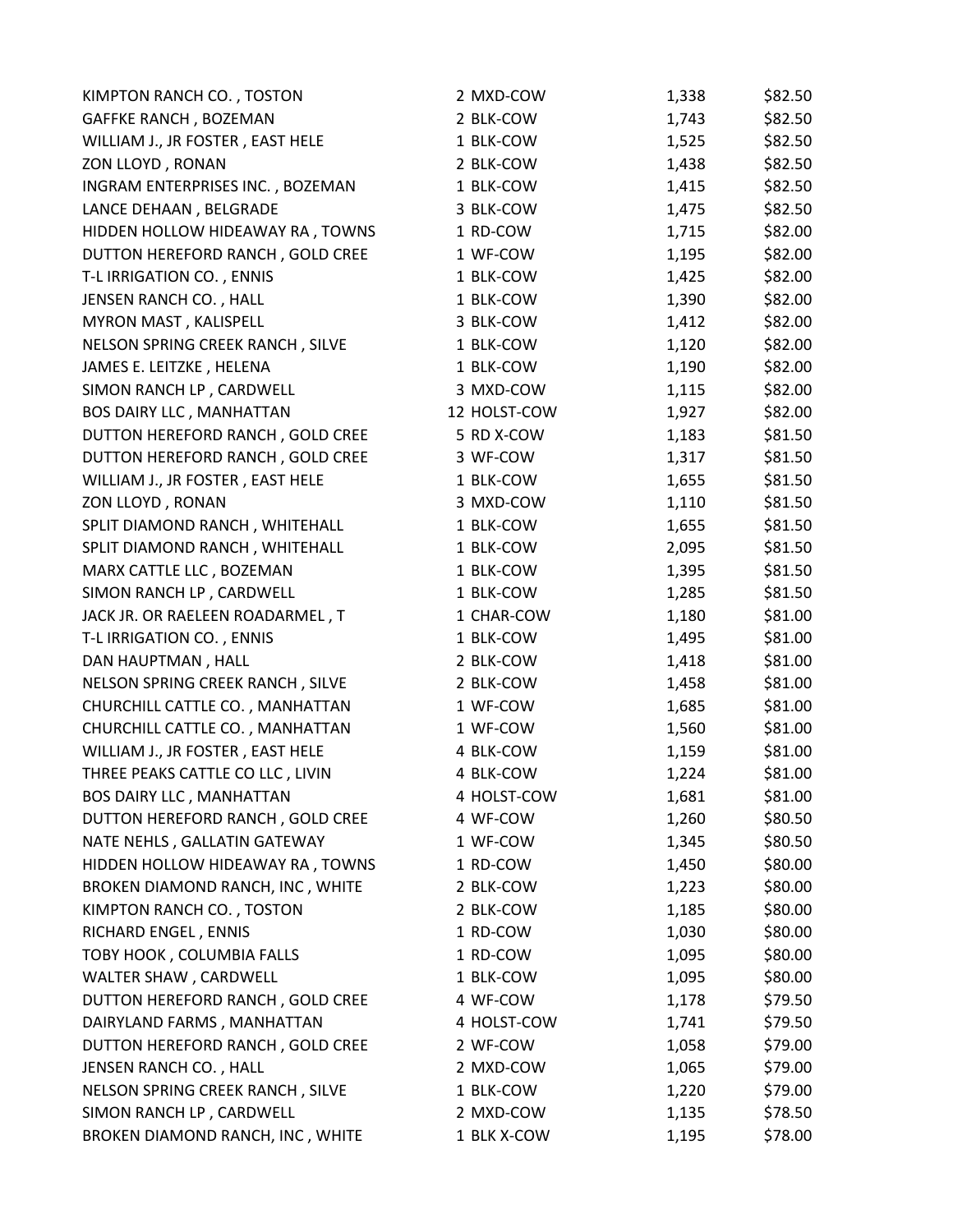| DEVILS FENCE RANCH LLC, BOULDER  | 1 BLK-COW         | 1,200 | \$78.00    |
|----------------------------------|-------------------|-------|------------|
| JAMES E. LEITZKE, HELENA         | 4 BLK-COW         | 1,230 | \$78.00    |
| DAIRYLAND FARMS, MANHATTAN       | 2 HOLST-COW       | 1,413 | \$77.50    |
| BROKEN DIAMOND RANCH, INC, WHITE | 1 BLK-COW         | 1,090 | \$77.00    |
| T-L IRRIGATION CO., ENNIS        | 1 BLK-COW         | 1,115 | \$77.00    |
| MYRON MAST, KALISPELL            | 4 MXD-COW         | 1,118 | \$77.00    |
| ROGER SANDERSON, TOSTON          | 1 BLK-COW         | 1,145 | \$77.00    |
| <b>BOS DAIRY LLC, MANHATTAN</b>  | 2 HOLST-COW       | 1,908 | \$77.00    |
| ZON LLOYD, RONAN                 | 2 MXD-COW         | 1,088 | \$76.00    |
| WILLIAM J.(BILL) COK, BOZEMAN    | 2 HOLST-COW       | 1,533 | \$75.50    |
| BROKEN DIAMOND RANCH, INC, WHITE | 7 BLK-COW         | 1,189 | \$75.00    |
| HEADWATERS LIVESTOCK, THREE FORK | 1 HOLST-COW       | 1,175 | \$73.00    |
| DAIRYLAND FARMS, MANHATTAN       | 1 HOLST-COW       | 1,605 | \$73.00    |
| LLC FAITH DAIRY, BOZEMAN         | 1 HOLST-COW       | 1,420 | \$73.00    |
| LLC FAITH DAIRY, BOZEMAN         | 2 HOLST-COW       | 1,498 | \$72.50    |
| BROKEN DIAMOND RANCH, INC, WHITE | 1 BLK-COW         | 1,020 | \$72.00    |
| MYRON MAST, KALISPELL            | 1 BLK-COW         | 1,155 | \$72.00    |
| WILLIAM J.(BILL) COK, BOZEMAN    | 2 HOLST-COW       | 1,268 | \$72.00    |
| JENSEN RANCH CO., HALL           | 1 BLK-COW         | 1,260 | \$70.00    |
| <b>COLLIN HOFFENER, WINSTON</b>  | 1 BLK-COW         | 960   | \$61.00    |
| LUKE TODD, ENNIS                 | 1 BLK-COW         | 870   | \$61.00    |
| RYAN COK, BOZEMAN                | 1 BLK-COW         | 1,105 | \$59.00    |
| MARK AND JILL ALLEN, WHITEHALL   | 6 BLK-COW CLF PR  |       | \$1,725.00 |
| BETTY MILLER, WHITEFISH          | 1 RD-COW CLF PR   |       | \$1,700.00 |
| BONNIE DONSBACH, WHITEFISH       | 8 RD-COW CLF PR   |       | \$1,685.00 |
| MARK AND JILL ALLEN, WHITEHALL   | 17 BLK-COW CLF PR |       | \$1,600.00 |
| BONNIE DONSBACH, WHITEFISH       | 3 MXD-COW CLF PR  |       | \$1,600.00 |
| MARK AND JILL ALLEN, WHITEHALL   | 2 BLK-COW CLF PR  |       | \$1,575.00 |
| MARK AND JILL ALLEN, WHITEHALL   | 4 BLK-COW CLF PR  |       | \$1,525.00 |
| JACK JR. OR RAELEEN ROADARMEL, T | 3 SWISS-COW CLF P | R     | \$1,525.00 |
| JIM ZEILER, PASCO                | 2 MXD-COW CLF PR  |       | \$1,400.00 |
| MARK AND JILL ALLEN, WHITEHALL   | 7 BLK-COW CLF PR  |       | \$1,325.00 |
| MARK AND JILL ALLEN, WHITEHALL   | 1 RD-COW CLF PR   |       | \$1,275.00 |
| ROUND GROVE RANCH CO., TOWNSEND  | 1 WHT-EWE         | 150   | \$84.00    |
| MIKE & MARION MCARTHUR, DILLON   | 14 MXD-EWE        | 68    | \$75.00    |
| FRED STEWART, GLEN               | 4 BLK-EWE         | 128   | \$71.00    |
| MARLENE MARTIN, MCALLISTER       | 11 MXD-EWE        | 174   | \$68.00    |
| ROBERT D OR BARBARA MARX, BOZEMA | 1 WHT-EWE         | 165   | \$68.00    |
| KARLEE KELLY, DEERLODGE          | 5 BLK-EWE         | 174   | \$67.50    |
| TED OR RAYLEEN CRAMPTON, DILLON  | 7 WHT-EWE         | 159   | \$67.50    |
| <b>CLAYTON MORLOW, BOZEMAN</b>   | 1 MXD-EWE         | 135   | \$67.00    |
| FRED STEWART, GLEN               | 4 BLK-EWE         | 161   | \$66.50    |
| FLATHEAD FFA CHAPTER, KALISPELL  | 3 MXD-EWE         | 182   | \$66.50    |
| KARI NICHOLSON, KALISPELL        | 4 MXD-EWE         | 165   | \$64.50    |
| PAT DUSENBERRY, BOZEMAN          | 6 WHT-EWE         | 161   | \$63.00    |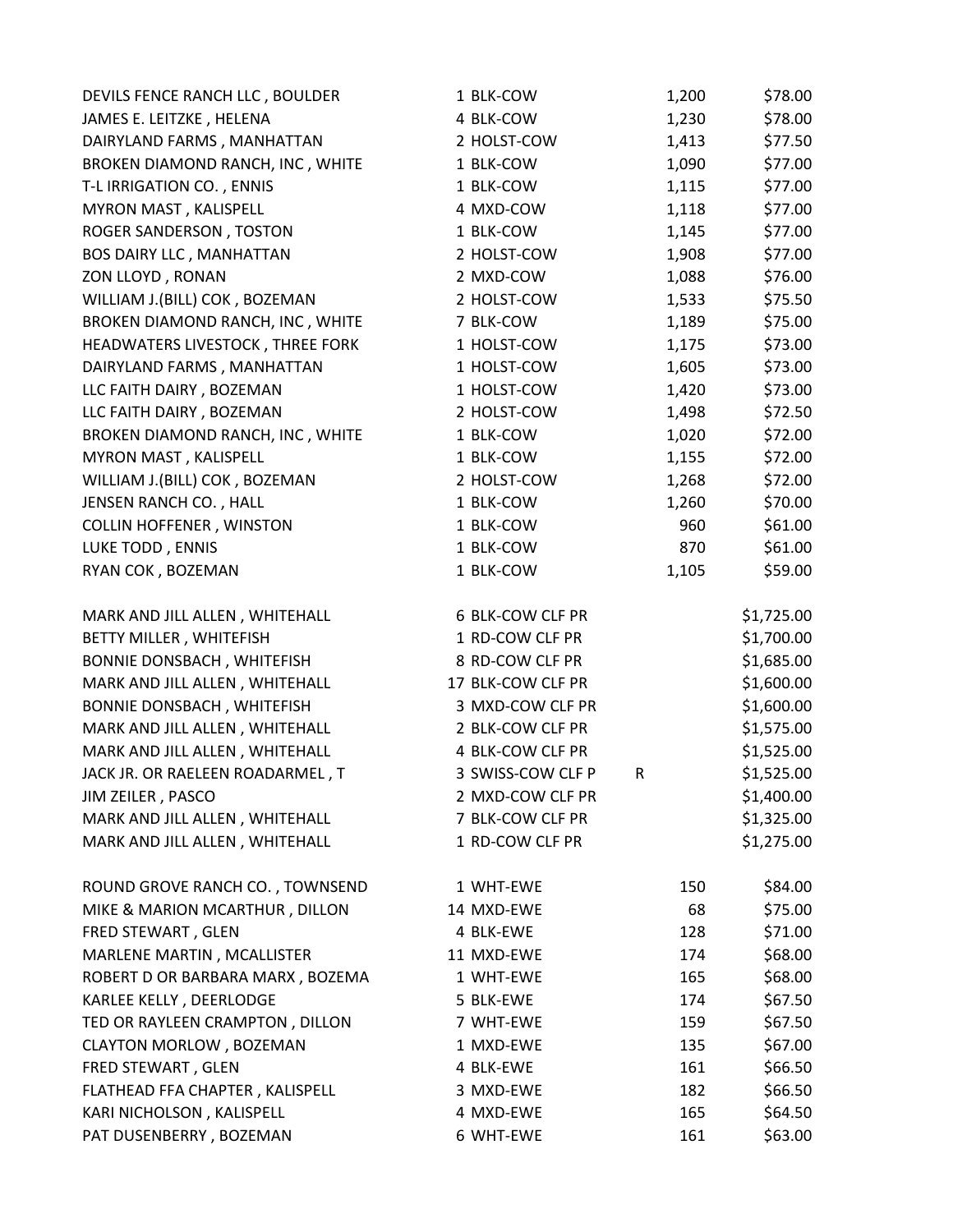| JENNIFER PFENDLER, DRUMMOND      | 2 BLK-EWE      | 148   | \$63.00  |
|----------------------------------|----------------|-------|----------|
| FRANK OR HARRIET HELD, DRUMMOND  | 3 WHT-EWE      | 148   | \$63.00  |
| KARLEE KELLY, DEERLODGE          | 4 BLK-EWE      | 156   | \$63.00  |
| <b>CLINT LEMONS, CASCADE</b>     | 10 WHT-EWE     | 144   | \$55.00  |
| ROUND GROVE RANCH CO., TOWNSEND  | 4 WHT-EWE      | 98    | \$10.00  |
| PAT DAVIS, WILLOW CREEK          | 1 MXD-GOAT     |       | \$200.00 |
| CODY MCDANIEL, TOWNSEND          | 11 MXD-GOAT    |       | \$150.00 |
| SUNDLING LIVESTOCK CO, LIVINGSTO | 2 BLK-HFR      | 705   | \$137.00 |
| DEBBIE AND NEAL LLOYD, HELENA    | 2 BLK-HFR      | 610   | \$137.00 |
| WILLIAM OR RHODA POWELL, CARDWEL | 2 BLK-HFR      | 708   | \$135.00 |
| WILLIAM OR RHODA POWELL, CARDWEL | 2 BLK-HFR      | 563   | \$132.00 |
| ZON LLOYD, RONAN                 | 1 BLK-HFR      | 750   | \$122.00 |
| HAROLD MILTON, HELENA            | 1 BLK-HFR      | 1,080 | \$116.00 |
| DEBBIE AND NEAL LLOYD, HELENA    | 1 BLK-HFR      | 750   | \$113.00 |
| WARREN L. OR ANNE C. GREYDANUS,  | 1 BLK-HFR      | 1,155 | \$111.00 |
| MJ CATTLE CO, THREE FORKS        | 1 RD X-HFR     | 865   | \$89.00  |
| <b>GLAUS LLC., WHITEHALL</b>     | 1 BLK-HFR      | 1,170 | \$85.00  |
| JENSEN RANCH CO., HALL           | 1 BLK-HFR      | 615   | \$20.00  |
| ZON LLOYD, RONAN                 | 12 MXD-HFR CLF | 460   | \$164.00 |
| ZON LLOYD, RONAN                 | 3 BLK-HFR CLF  | 522   | \$159.00 |
| PETER L BLANKSMA, MANHATTAN      | 4 BLK-HFRTT    | 1,006 | \$108.00 |
| <b>GLAUS LLC., WHITEHALL</b>     | 1 BLK-HFRTT    | 1,005 | \$106.00 |
| BROKEN DIAMOND RANCH, INC, WHITE | 8 BLK-HFRTT    | 964   | \$102.00 |
| TYLER WILLIAMS, THREE FORKS      | 1 BLK-HFRTT    | 1,230 | \$86.00  |
| MARLENE MARTIN, MCALLISTER       | 16 MXD-LAMB    | 68    | \$177.00 |
| HILLTOP CLUB LAMBS, KALISPELL    | 11 BLK-LAMB    | 73    | \$174.00 |
| FRANK OR HARRIET HELD, DRUMMOND  | 14 WHT-LAMB    | 83    | \$174.00 |
| PAT DUSENBERRY, BOZEMAN          | 28 WHT-LAMB    | 85    | \$173.00 |
| KARLEE KELLY, DEERLODGE          | 1 BLK-LAMB     | 80    | \$173.00 |
| ASHTON BLUBAUGH, DEER LODGE      | 3 MXD-LAMB     | 67    | \$172.00 |
| <b>CLINT LEMONS, CASCADE</b>     | 7 WHT-LAMB     | 66    | \$172.00 |
| FLATHEAD FFA CHAPTER, KALISPELL  | 7 MXD-LAMB     | 86    | \$172.00 |
| JENNIFER PFENDLER, DRUMMOND      | 8 MXD-LAMB     | 42    | \$170.00 |
| MARTHA TUMIN, WILSALL            | 2 MXD-LAMB     | 65    | \$160.00 |
| KARI NICHOLSON, KALISPELL        | 1 MXD-LAMB     | 120   | \$104.00 |
| ASHTON BLUBAUGH, DEER LODGE      | 1 MXD-LAMB     | 20    | \$101.00 |
| MIKE & MARION MCARTHUR, DILLON   | 16 MXD-LAMB    | 44    | \$100.00 |
| WILLIAM OR RHODA POWELL, CARDWEL | 2 BLK-STR      | 688   | \$152.00 |
| DAN HAUPTMAN, HALL               | 1 BLK-STR      | 670   | \$142.00 |
| CHARLES HOUT, POLSON             | 2 BLK-STR      | 778   | \$138.00 |
| SUNDLING LIVESTOCK CO, LIVINGSTO | 8 BLK-STR      | 764   | \$135.00 |
| DEBBIE AND NEAL LLOYD, HELENA    | 1 BLK-STR      | 700   | \$135.00 |